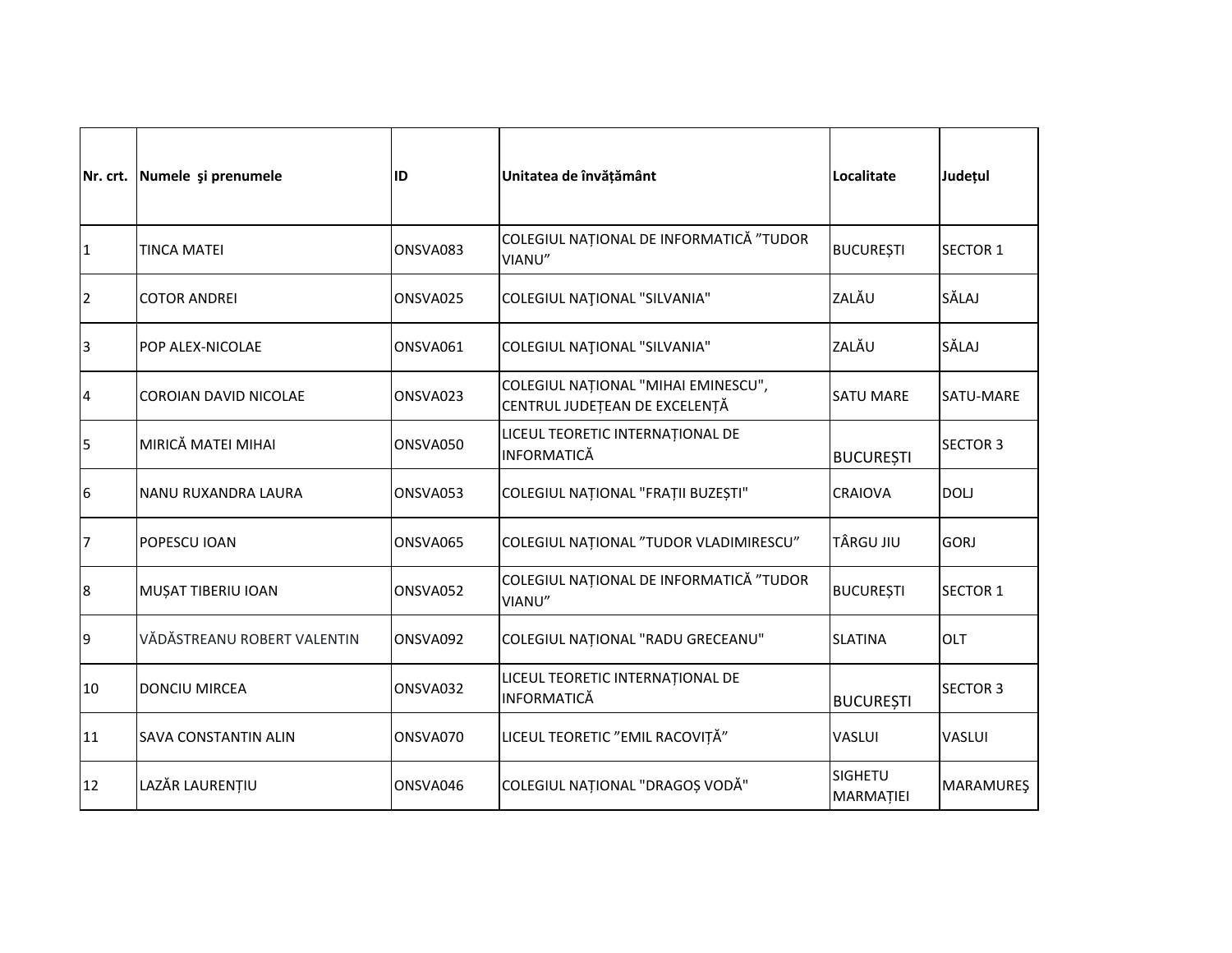| 13 | TERMURE CĂTĂLIN             | ONSVA087 | LICEUL TEORETIC "ALEXANDRU PAPIU ILARIAN"                          | DEJ               | <b>CLUJ</b>      |
|----|-----------------------------|----------|--------------------------------------------------------------------|-------------------|------------------|
| 14 | <b>BONI DANIEL - STEFAN</b> | ONSVA011 | LICEUL TEORETIC INTERNAȚIONAL DE<br><b>INFORMATICĂ</b>             | CONSTANȚA         | CONSTANȚA        |
| 15 | NICOLAE RADU MIHAI          | ONSVA054 | COLEGIUL NAȚIONAL "FRAȚII BUZEȘTI"                                 | <b>CRAIOVA</b>    | <b>DOLJ</b>      |
| 16 | <b>PAVEL ALEXANDRU</b>      | ONSVA059 | LICEUL TEORETIC INTERNAȚIONAL DE<br><b>INFORMATICĂ</b>             | CONSTANȚA         | <b>CONSTANȚA</b> |
| 17 | <b>CIBOTARIU ANDREI</b>     | ONSVA018 | COLEGIUL NAȚIONAL "ȘTEFAN CEL MARE"                                | <b>SUCEAVA</b>    | <b>SUCEAVA</b>   |
| 18 | RÂPEANU GEORGE ALEXANDRU    | ONSVA069 | COLEGIUL NAȚIONAL "EMIL RACOVIȚĂ"                                  | CLUJ-NAPOCA       | <b>CLUJ</b>      |
| 19 | ALDEA GEORGE DĂNUȚ          | ONSVA001 | COLEGIUL NAȚIONAL "FRAȚII BUZEȘTI"                                 | <b>CRAIOVA</b>    | <b>DOLJ</b>      |
| 20 | <b>OPREA MIHAI ADRIAN</b>   | ONSVA056 | COLEGIUL NAȚIONAL "MIRCEA CEL BĂTRÂN"                              | RÂMNICU<br>VÂLCEA | VÂLCEA           |
| 21 | <b>STOICA IOAN</b>          | ONSVA077 | COLEGIUL NAȚIONAL "ION C. BRĂTIANU"                                | <b>PITESTI</b>    | <b>ARGES</b>     |
| 22 | <b>CAZACU MIHNEA</b>        | ONSVA017 | LICEUL TEORETIC INTERNAȚIONAL DE<br><b>INFORMATICĂ</b>             | <b>BUCUREȘTI</b>  | <b>SECTOR 3</b>  |
| 23 | <b>VAMANU PETRU GABRIEL</b> | ONSVA094 | COLEGIUL NAȚIONAL DE INFORMATICĂ, CENTRUL<br>JUDEȚEAN DE EXCELENȚĂ | PIATRA-NEAMȚ      | <b>NEAMT</b>     |
| 24 | <b>COSTESCU MATEI</b>       | ONSVA024 | COLEGIUL NAȚIONAL DE INFORMATICĂ "TUDOR<br>VIANU"                  | <b>BUCUREȘTI</b>  | <b>SECTOR 1</b>  |
| 25 | ALICIUC ALEXANDRU GABRIEL   | ONSVA002 | LICEUL TEORETIC "MIHAIL KOGĂLNICEANU"                              | <b>VASLUI</b>     | <b>VASLUI</b>    |
| 26 | <b>ŞONTEA ANDREI</b>        | ONSVA073 | COLEGIUL NAȚIONAL DE INFORMATICĂ "TUDOR<br>VIANU"                  | <b>BUCUREȘTI</b>  | <b>SECTOR 1</b>  |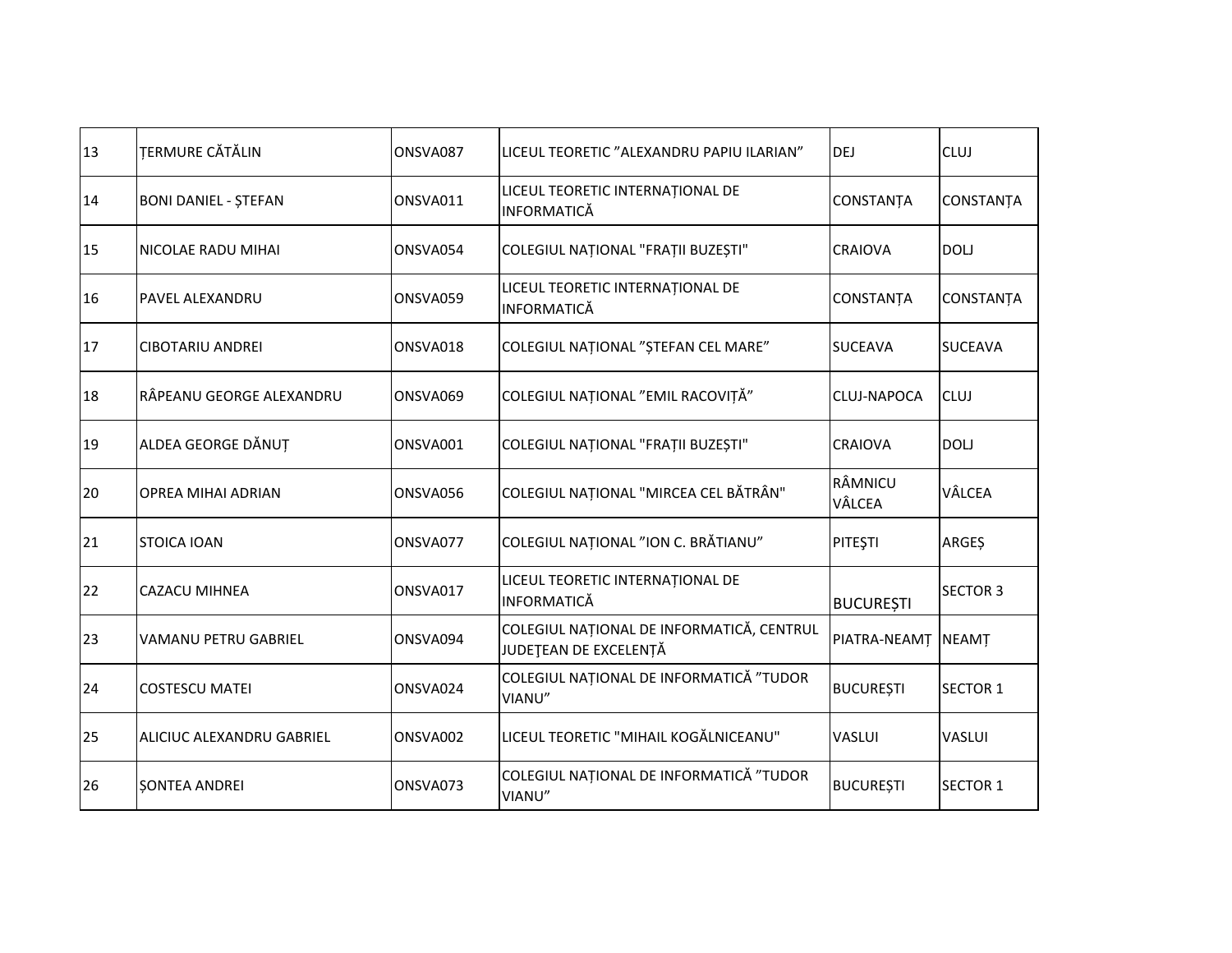| 27 | PETRUC ANDREI ȘTEFAN      | ONSVA060 | COLEGIUL NAȚIONAL "MIHAI EMINESCU"                                            | <b>BOTOȘANI</b>  | <b>BOTOŞANI</b>     |
|----|---------------------------|----------|-------------------------------------------------------------------------------|------------------|---------------------|
| 28 | DRĂGĂNESCU IOANA-LISANDRA | ONSVA033 | LICEUL TEORETIC "GRIGORE MOISIL"                                              | <b>TIMIȘOARA</b> | <b>TIMIS</b>        |
| 29 | POPA STEFAN               | ONSVA064 | COLEGIUL NAȚIONAL DE INFORMATICĂ "TUDOR<br>VIANU"                             | <b>BUCUREȘTI</b> | <b>SECTOR 1</b>     |
| 30 | VAIDA RADU ANDREI         | ONSVA093 | COLEGIUL NAȚIONAL "ANDREI ȘAGUNA", CENTRUL<br>DE PREGĂTIRE "HAI LA OLIMPIADĂ" | <b>BRAȘOV</b>    | <b>BRAȘOV</b>       |
| 31 | ISTANCIU ALIN GABRIEL     | ONSVA076 | COLEGIUL NAȚIONAL "LIVIU REBREANU"                                            | <b>BISTRITA</b>  | BISTRITA-<br>NĂSĂUD |
| 32 | SICHET PAUL-CRISTIAN      | ONSVA078 | COLEGIUL NATIONAL "DECEBAL"                                                   | <b>DEVA</b>      | <b>HUNEDOARA</b>    |
| 33 | OGREANU CODRIN            | ONSVA055 | COLEGIUL NAȚIONAL "VASILE ALECSANDRI"                                         | <b>GALATI</b>    | <b>GALATI</b>       |
| 34 | <b>BĂLTOI TEODOR IOAN</b> | ONSVA009 | COLEGIUL NAȚIONAL "ROMAN-VODĂ"                                                | <b>ROMAN</b>     | <b>NEAMT</b>        |
| 35 | AVRAM RARES-STEFAN        | ONSVA006 | COLEGIUL NAȚIONAL "ION LUCA CARAGIALE"                                        | <b>PLOIEȘTI</b>  | <b>PRAHOVA</b>      |
| 36 | <b>MOGA MARIUS-IOAN</b>   | ONSVA051 | LICEUL TEORETIC "GRIGORE MOISIL"                                              | <b>TIMIȘOARA</b> | <b>TIMIS</b>        |
| 37 | PUȘCAȘU RĂZVAN ȘTEFAN     | ONSVA066 | LICEUL TEORETIC INTERNAȚIONAL DE<br><b>INFORMATICĂ</b>                        | CONSTANȚA        | <b>CONSTANTA</b>    |
| 38 | <b>VLAD ADRIANA</b>       | ONSVA095 | COLEGIUL NAȚIONAL "EMIL RACOVIȚĂ"                                             | <b>IAȘI</b>      | <b>IAŞI</b>         |
| 39 | <b>SPIRU ANDREI TUDOR</b> | ONSVA074 | COLEGIUL NATIONAL "MIHAI VITEAZUL"                                            | <b>PLOIESTI</b>  | <b>PRAHOVA</b>      |
| 40 | KISS KRISZTIÁN            | ONSVA045 | COLEGIUL NATIONAL "KÖLCSEY FERENC"                                            | <b>SATU MARE</b> | SATU-MARE           |